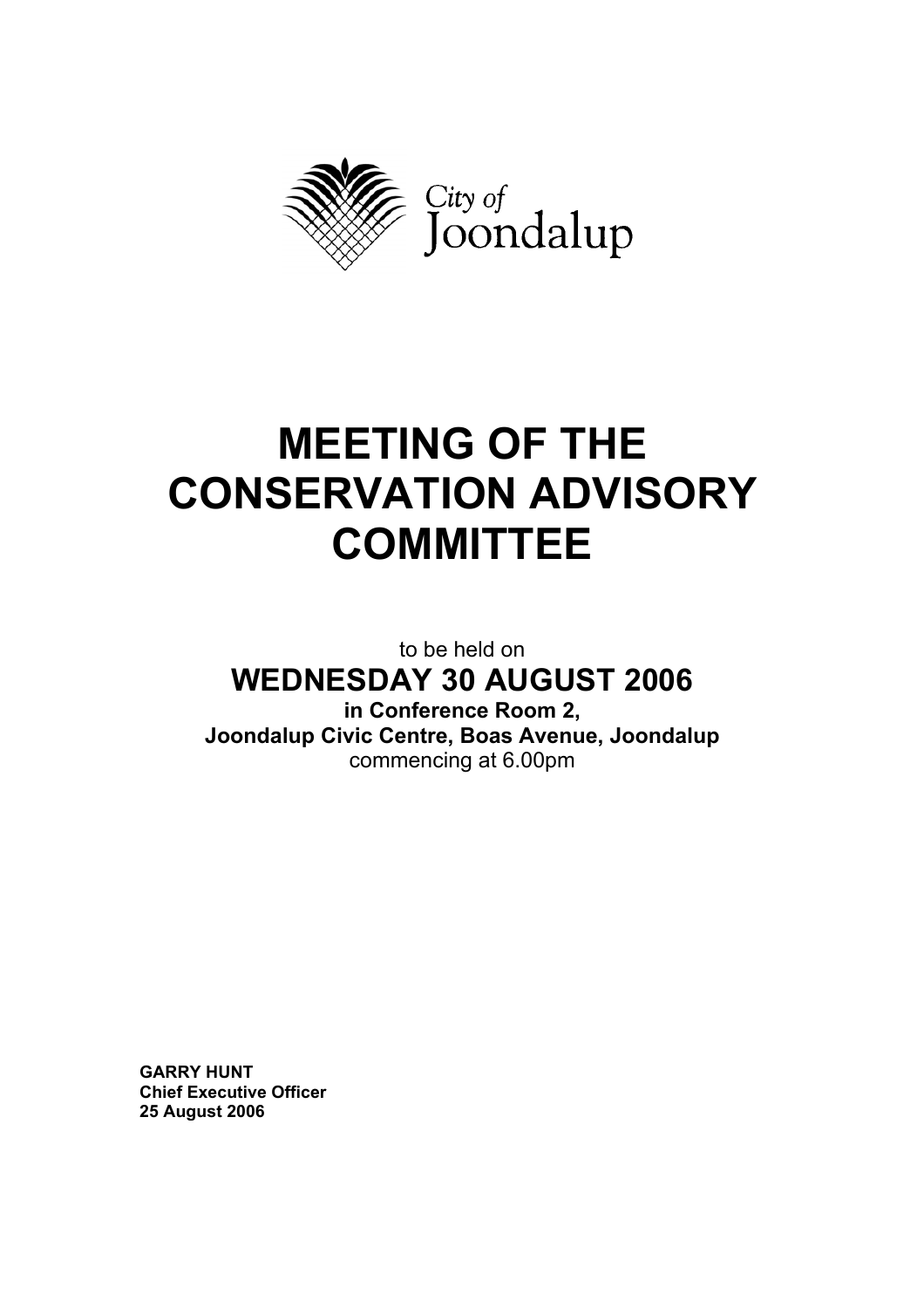### **CITY OF JOONDALUP**

Notice is hereby given that a Meeting of the **CONSERVATION ADVISORY COMMITTEE** will be held in Conference Room 2, Civic Centre, Boas Avenue, Joondalup on **WEDNESDAY 30 AUGUST 2006** commencing at **6.00 pm.** 

GARRY HUNT Chief Executive Officer  $\Box$  Joondalup Joondalup 25 August 2006

#### **AGENDA**

#### **Committee Members:**

Cr S Magyar Presiding Person Cr M John Cr S Hart Cr J Park Cr G Amphlett Mr J Chester Mrs W Herbert

Mrs M Zakrevsky Community Representative /Deputy Presiding Person Ms P Robertson **Community Representative** Mr Barry Fitzsimmons Community Representative Ms S Bailey **Community Representative** Mr R Henderson Community Representative Mr J Wood Community Representative Dr M Apthorpe Community Representative

#### **Terms of Reference**

- To make recommendations to Council for the conservation of the City of Joondalup's natural biodiversity.
- To provide strategic input and when requested technical advice on issues relating to the conservation and management of the City's natural biodiversity.
- To promote partnerships between Council and the community to protect the City of Joondalup's natural biodiversity as contained within its various natural areas (bushland, wetlands and coastal environment).

#### **DECLARATION OF OPENING**

#### **APOLOGIES/LEAVE OF ABSENCE**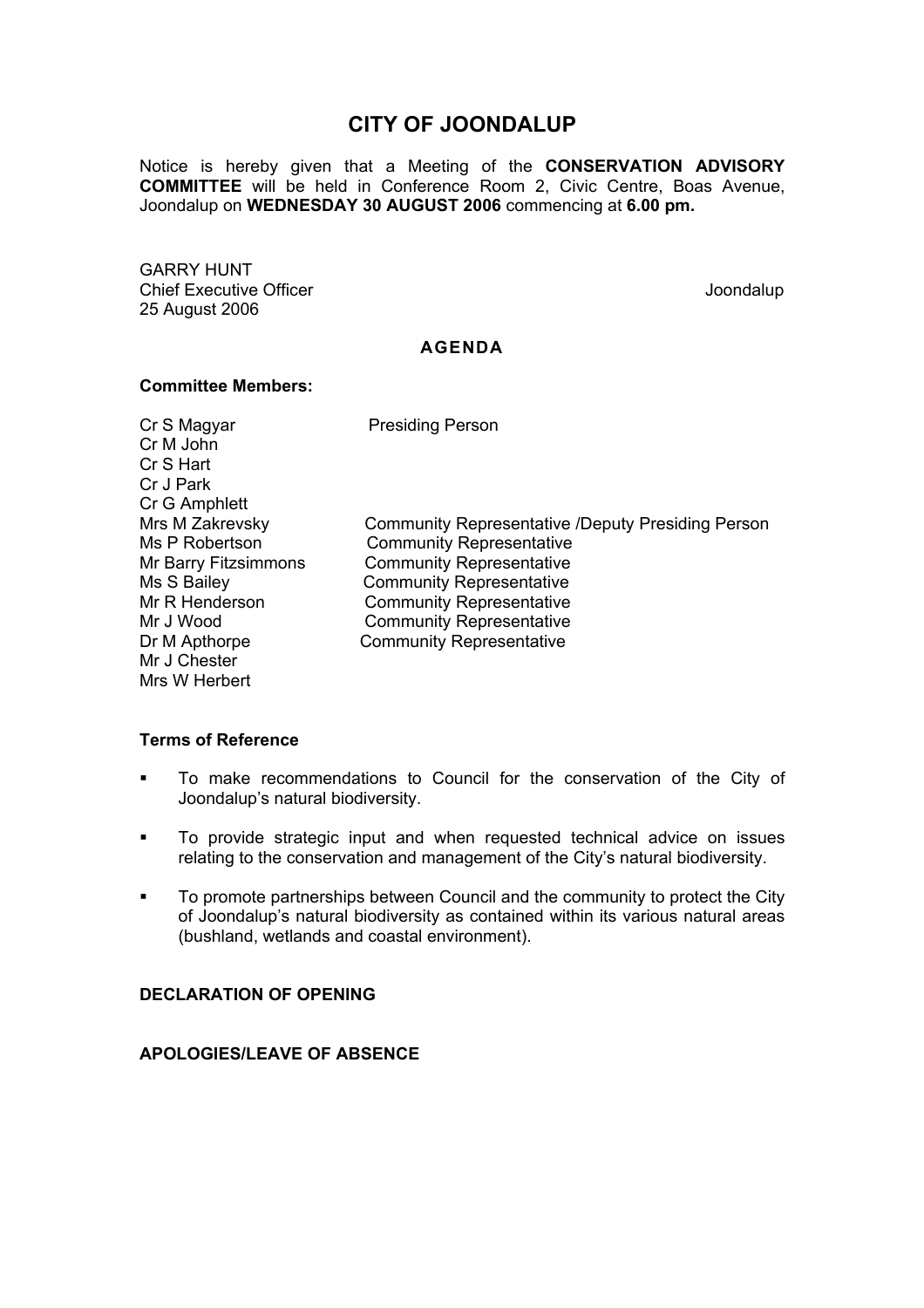#### **CONFIRMATION OF MINUTES**

CONSERVATION ADVISORY COMMITTEE MEETINGS HELD ON 26 JULY 2006

#### **RECOMMENDATION**

**That the Conservation Advisory Committee confirms the minutes of the Conservation Advisory Committee meetings held 26 July 2006 as a true and correct record.** 

**ANNOUNCEMENTS BY THE PRESIDING PERSON WITHOUT DISCUSSION** 

#### **DECLARATIONS OF INTERESTS**

**IDENTIFICATION OF MATTERS FOR WHICH THE MEETING MAY SIT BEHIND CLOSED DOORS** 

**PETITIONS AND DEPUTATIONS** 

**REPORTS** 

**Page No** 

Item 1 Approved Plant Material List 3

**MOTIONS OF WHICH PREVIOUS NOTICE HAS BEEN GIVEN** 

#### **REQUESTS FOR REPORTS FOR FUTURE CONSIDERATION**

**CLOSURE**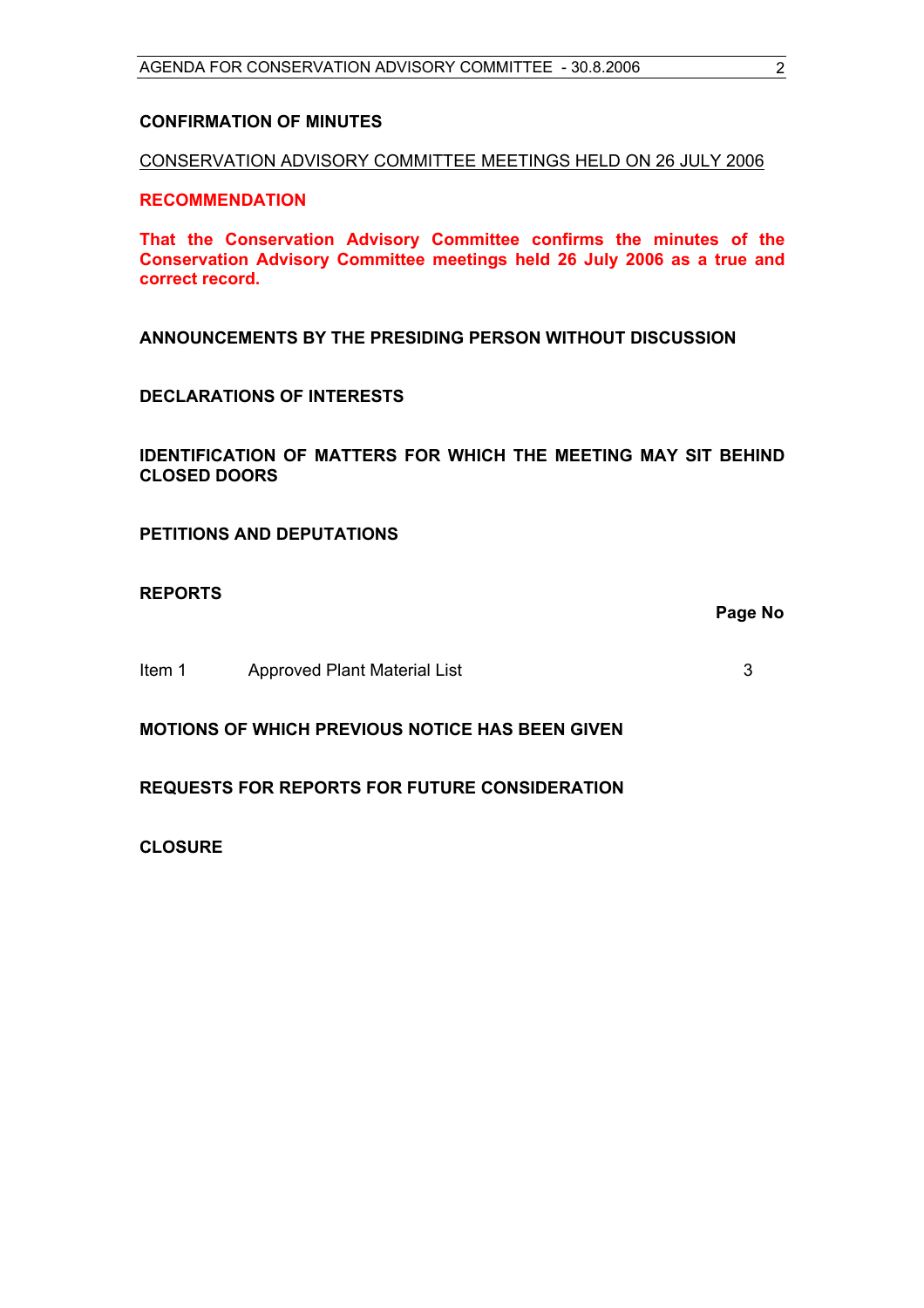### <span id="page-3-0"></span>**ITEM 1 APPROVED PLANT MATERIAL LIST**

**WARD:** All

**RESPONSIBLE** Mr David Djulbic **DIRECTOR:** Infrastructure Services

#### **PURPOSE**

To advise Council in relation to the list of Approved Plant Material for use on the City's verges.

#### **EXECUTIVE SUMMARY**

At the Conservation Advisory Committee meeting held on 26 July 2006 the Committee requested staff to table a report detailing the plant species the City approves for use by the public for road verges adjacent to their homes. This list, titled Operation Services, Information Sheet on Approved Plant Material is distributed to residents upon request. The list forms Attachment 1 to this report.

#### **BACKGROUND**

Since its formation the Conservation Advisory Committee has promoted the use of native plant material in landscapes within the City of Joondalup. The reason for this is twofold, firstly to enhance and produce habitat for local endemic fauna. Committee members have been aware that local endemic fauna, especially of the avian variety require local plant species to provide both nesting sites and as a food source.

The other reason for the Committee's desire to have local plant species utilised in landscapes, is the fact that local plant species in general require less of the City's water resources to grow, this in turn has a positive effect on the environment, and reduces the cost of installing and maintaining irrigation systems for the City.

At the Conservation Advisory Committee meeting held on 26 July 2006 the Committee requested staff to table a report detailing the plant species the City approves for use by the public for road verges adjacent to their homes.

#### **DETAILS**

The City has produced an information sheet that contains an extensive list of plant species that are suitable, and recommended for use on the verges adjacent to residents' homes.

The Information contains a diverse list of trees, shrubs and ground covers. It also contains advice on the eventual heights and widths of the said plants.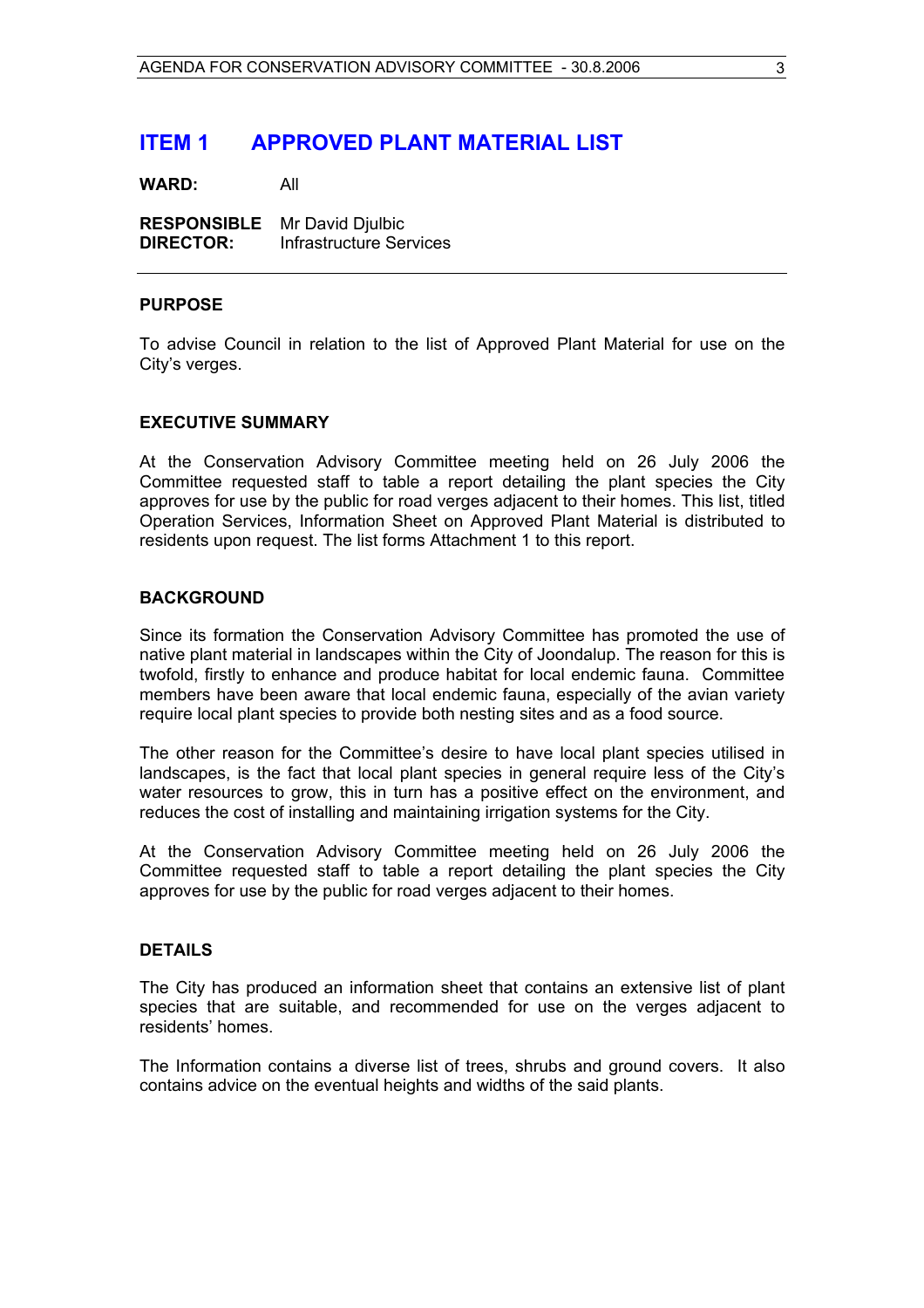The plants in the list represent species from Perth, Western Australia, Eastern States and many locations throughout the world. The species have been selected because they perform well in Joondalup conditions.

#### **Issues and options considered:**

Not Applicable.

#### **Link to Strategic Plan:**

Strategy 2.1.1- Maintain and protect natural assets to retain biodiversity.

#### **Risk Management considerations:**

Not Applicable.

#### **Financial/Budget Implications:**

Not Applicable.

#### **Policy Implications:**

Not Applicable.

#### **Regional Significance:**

Not Applicable.

#### **Sustainability Implications:**

Not Applicable.

#### **Consultation:**

Nil.

#### **COMMENT**

That this report and the associated plant list be tabled at 30 August 2006 Meeting of the Conservation Advisory Committee.

#### **ATTACHMENTS**

Attachment 1 Approved Plant Material Species List

#### **VOTING REQUIREMENTS**

Simple Majority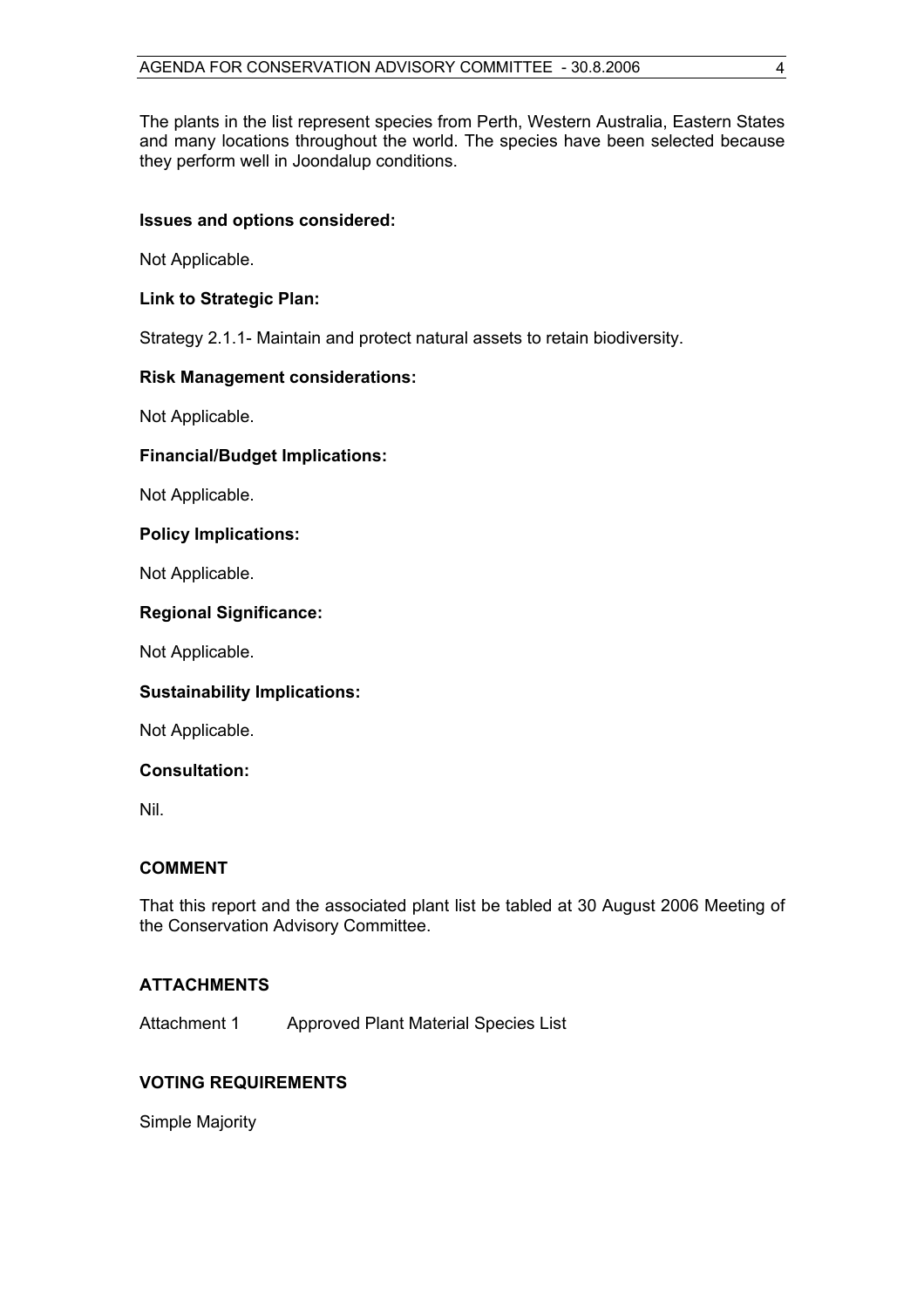#### **RECOMMENDATION**

**That the Conservation Advisory Committee NOTES the tabling of the report titled "Approved plant Material List" forming Attachment 1 to this Report.**

*Appendix 1 refers*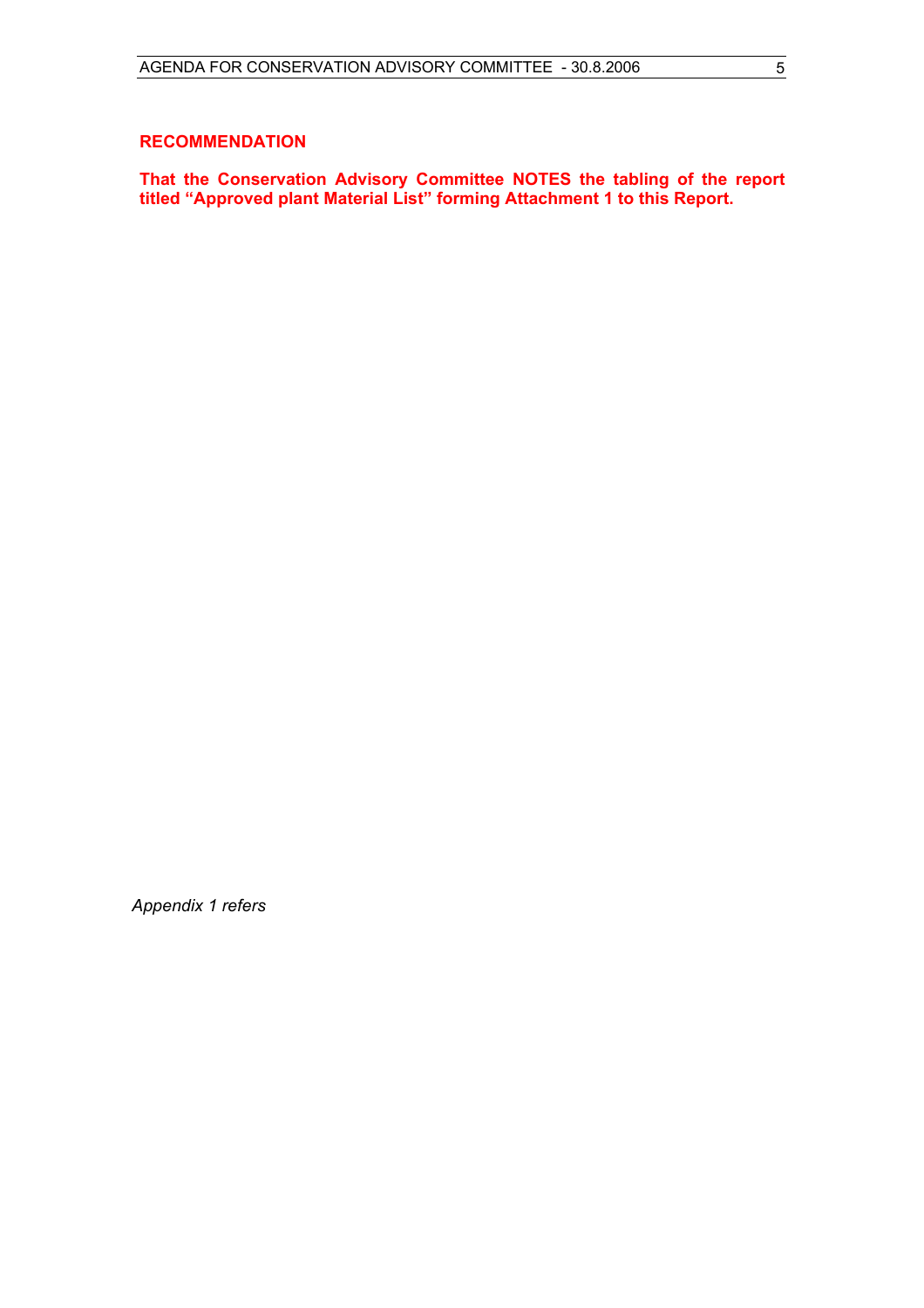#### **MOTIONS OF WHICH PREVIOUS NOTICE HAS BEEN GIVEN**

In accordance with Clause 26 of Standing Orders 2005, Cr John Park has given notice of his intention to move the following motion at the Conservation Advisory Committee meeting to be held on 30 August 2006:

*"That the Conservation Advisory Committee BY AN ABSOLUTE MAJORITY:* 

- *1 Create an ongoing native flora and fauna subcommittee with the responsibility of creating and managing a Joondalup Native Origin Flora and Fauna Registry consisting of a list of all plants and animals native to the Joondalup area;*
- *2 Recommends to the Joondalup City Council that wherever possible only plants on the Joondalup Native origin Flora and Fauna Registry be planted by the Joondalup Parks or Infrastructure Departments and;*
- *3 That the planting of flora that is not on the Joondalup Native origin Flora and Fauna Registry by the Joondalup parks or Infrastructure Departments be reviewed by the City Council via the Conservation Advisory Committee before the commencement of said planting;*
- *4 That flora that is not native to Joondalup be discouraged and/ or removed from City maintained property where reasonable and where it is deemed a hazard to the biodiversity of natural flora and fauna in Joondalup as recommended by the Conservation Advisory Committee;*
- *5 That copies of the Joondalup Native Origin Flora and Fauna Registry be available on printed format and cd to the public through the public library system and on the Joondalup website for public education purposes."*

#### **Reason for Motion**

It is the responsibility of the City to ensure that the natural flora and fauna in the City of Joondalup be preserved and encouraged for the benefit of the stakeholders of the City of Joondalup. It is past time that a registry of native plants and animals is established and the preservation of natural flora and fauna be implemented. This motion will setup a standing sub-committee within the Conservation Advisory Committee that will formulate and maintain a registry of native plants and animals in Joondalup. This registry will then be used by the parks and Infrastructure Departments as a guide for plant selection when purchasing for new and/or replacement plantings. An added benefit to the community will be the availability of this information as a guide for personal property plantings and educational purposes.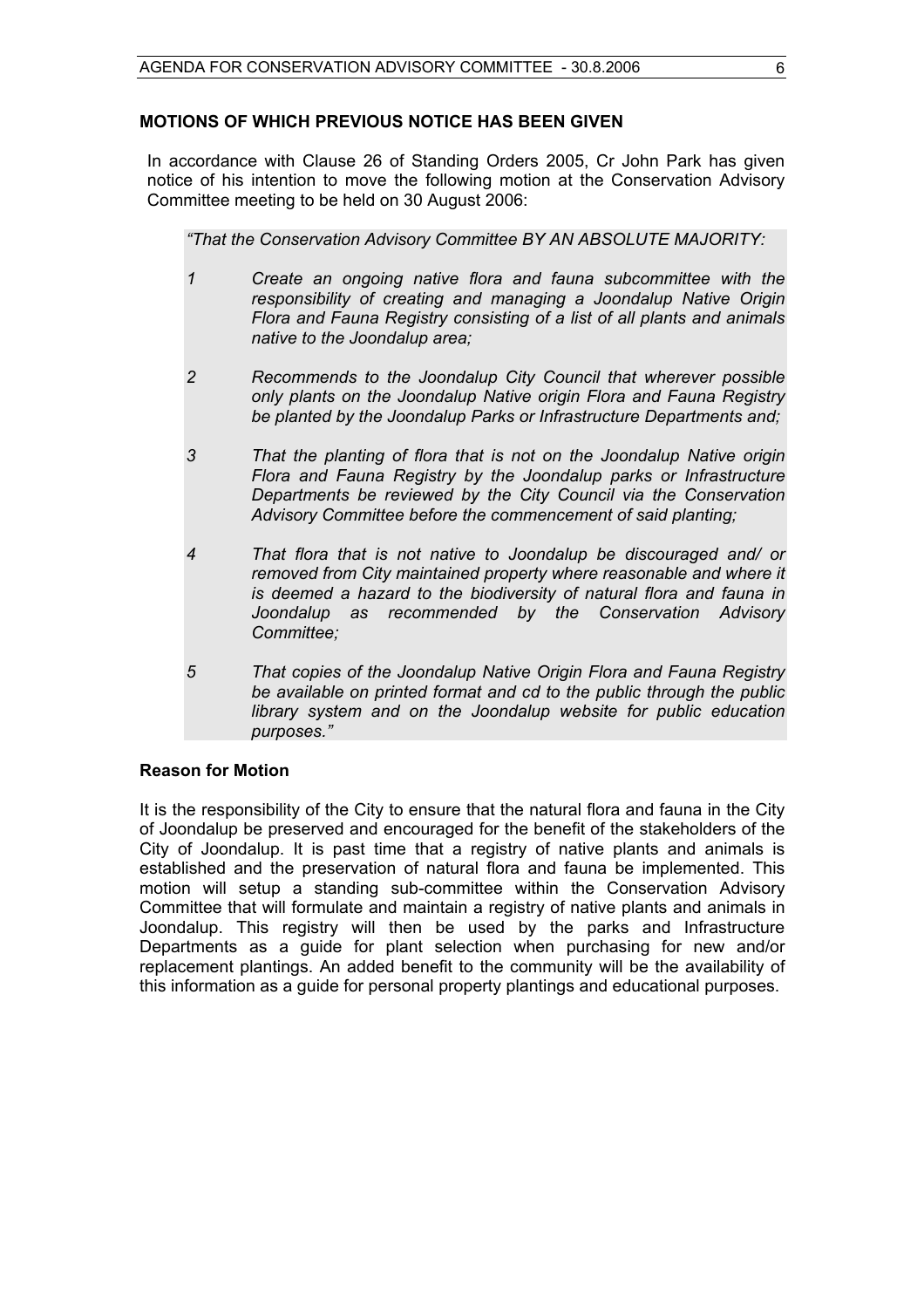Comments in response to Items listed:

**1 Create an ongoing native flora and fauna sub-committee with the responsibility of creating and managing a Joondalup Native Origin Flora and Fauna Registry consisting of a list of all plants and animals native to the Joondalup area;**

Extensive information on this subject is available to City Staff and the general public, an example being CALMs extensive database named Florabase. This contains photographs and detailed information on most of the vascular plants found in Western Australia. A link could be put in place from the City's Website to the CALM Website. The City also has copies of the many bushland management plans that have been produced for many of the bushland reserves the City manages.

It is worth noting that the management of all native wildlife is the responsibility of CALM (Wildlife Conservation Act 1950) and local authority input is usually restricted to managing fauna habitat.

The Conservation Advisory Committee is a committee established by the Council to only make recommendations to the Council on matters within the agreed Terms of Reference. The committee has no delegated authority to make decisions.

The Terms of Reference allow the Conservation Advisory Committee to appoint a number of its members to work together as part of a working group on specified issues as identified by the committee. No absolute majority decision is required. In Establishing such a working group, there would be no ability for it to make decisions or direct resources in any direction. The need to service the working party may impact on existing service delivery.

#### **2 Recommends to the Joondalup City Council that wherever possible only plants on the Joondalup Native Origin Flora and Fauna Registry be planted by the Joondalup Parks or Infrastructure Departments;**

City of Joondalup plants predominantly Australian native plants. Planting of purely endemic species is not supported due to:

- Survival rate is low due to modified planting conditions.
- Lack of suitable local species for all landscape situations. eg street trees.
- Landscapes would all look very similar because the range of plants would be very limited.
- The public may not respond positively to a restricted list of landscape species.

 It is worth noting that there are situations e.g. road medians on dual carriageways where endemic plant species should be utilised. The use of endemic plants in these situations would produce green corridors or linkages between natural bushland.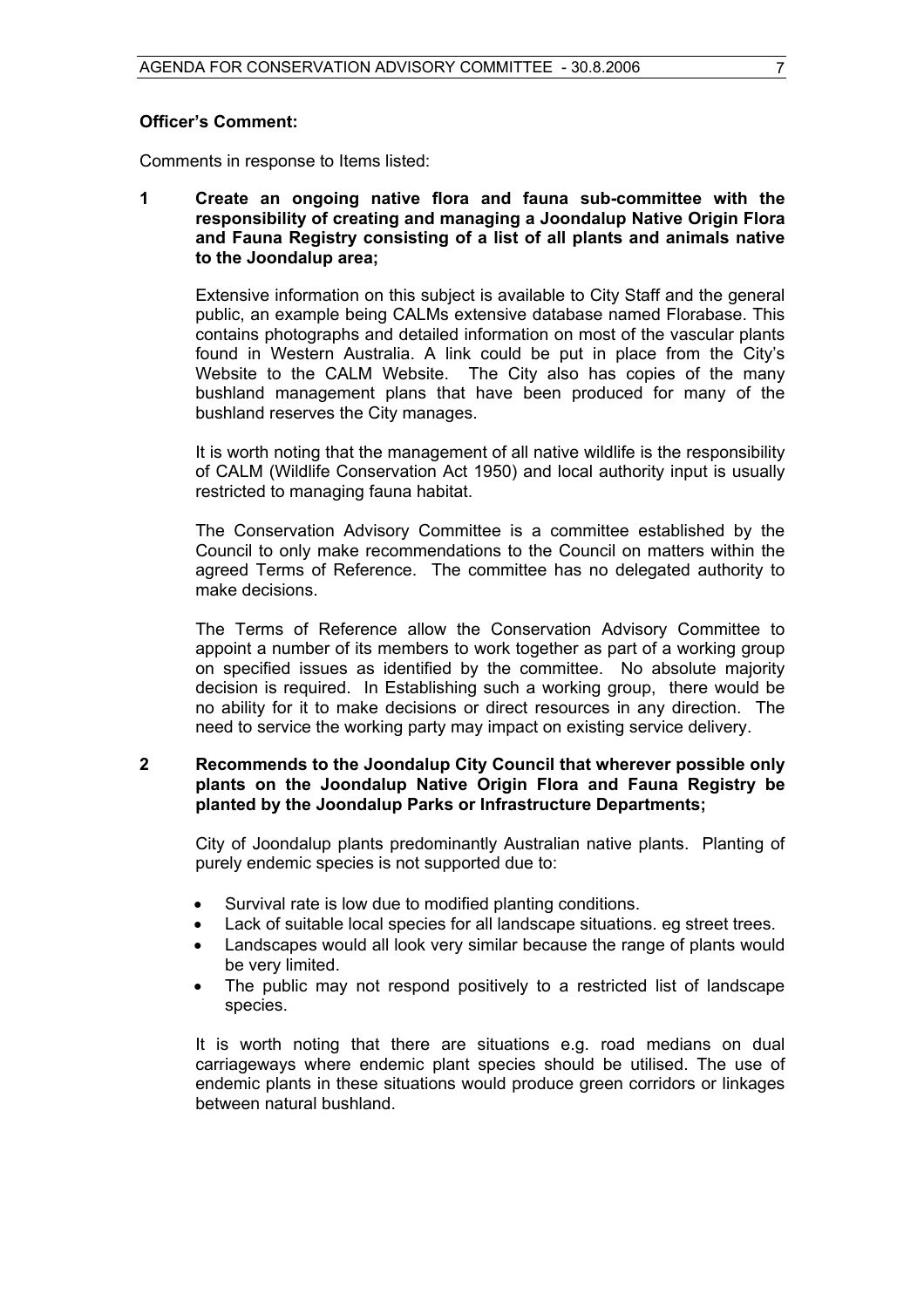**3 That the planting of flora that is not on the Joondalup Native Origin Flora and Fauna Registry by the Joondalup Parks or Infrastructure Departments be reviewed by the City Council via the Conservation Advisory Committee before the commencement of said planting;** 

As highlighted in item two, the use of purely local species would not produce the landscape quality or diversity the public expect because of the limited plant range available for use in a large range of landscape situations. It is considered more appropriate that endemic [local] species be used in situations where they enhance local biodiversity, add to fauna linkages e.g. wide medians.

#### **4 That flora that is not native to Joondalup be discouraged and/or removed from city maintained property where reasonable and where it is deemed a hazard to the biodiversity of natural flora and fauna in Joondalup as recommended by the Conservation Advisory Committee;**

The removal of species that pose an environmental threat to bushland e.g. olives would be supported in situations where they grow in close proximity to bushland reserves.

A large percentage of amenity plantings in the City's parks are not endemic to Joondalup, but they also pose no risk to the biodiversity of the City, the removal of these trees would have a severe adverse effect on the amenity of these parks and the landscape of City.

Use of indigenous plants is restricted in subdivisions due to:

- Availability
- Suitability
- Growth Form

#### **5 That copies of the Joondalup Native Origin Flora and Fauna Registry be available on printed format and CD to the public library system and on the Joondalup website for public education purposes;**

 City staff are in the process of compiling a photographic herbarium of both endemic plant species and exotic weed species, it is proposed that this herbarium is placed on the City's web site for reference by the public.

A plant species list is available for the community that identifies native plant suitable for residential area planting. It is suggested that this list may be updated to include more endemic species and have a number of potential weed species removed from the list. This list is provided to the public upon request.

#### **REQUESTS FOR REPORTS FOR FUTURE CONSIDERATION**

Pest Weed Species Within the City of Joondalup The Impact of Reticulation on Bushland in the City of Joondalup Central Park Joondalup

**CLOSURE**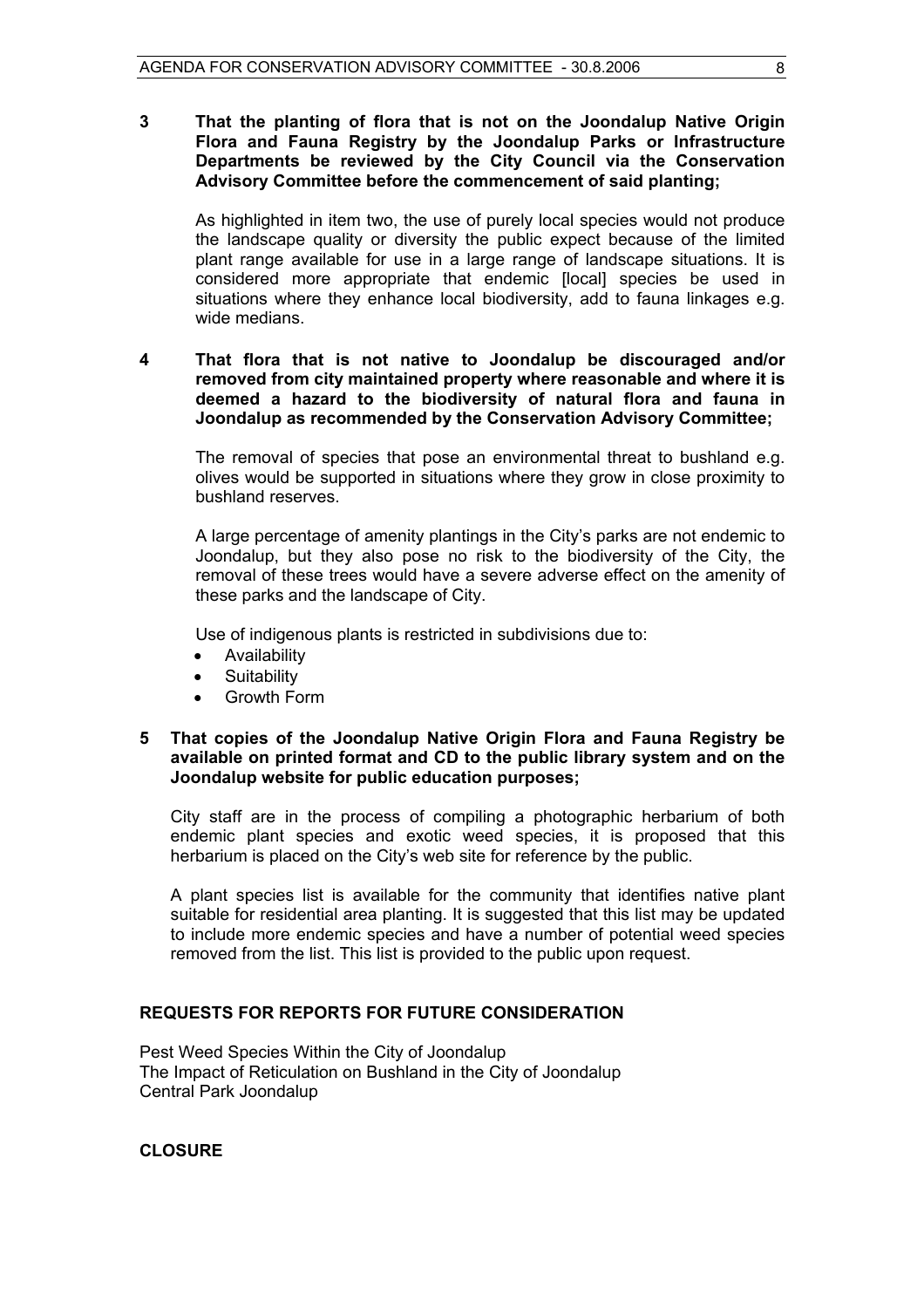

#### **Operation Services Information Sheet Approved Plant Material** City of Joondalup encourages the use of Native Plant Species

The 'Flowers' column indicates flower colour and season (W=Winter, Sp=Spring, A=Autumn & S=Summer). The 'Size' column gives an indication of the ultimate height and width (or spread) of the plant, in metres. This is intended as a guide only. The column designated 'Other Information' is given as a guide only, where 'lime' is included, the plant is lime tolerant to a degree. 'Coastal' or 'protected coastal' is given to show plants that will withstand some degree of coastal exposure. 'Drought' is given where an established plant specimen can withstand dry periods of a normal seasonal nature. In the "Botanic Name" column, v indicates an approved verge tree, CP indicates a suitable carpark tree.

| <b>Groundcovers</b>                             |                   |                  |                    |                                                                                                                                                                                                                               |
|-------------------------------------------------|-------------------|------------------|--------------------|-------------------------------------------------------------------------------------------------------------------------------------------------------------------------------------------------------------------------------|
| <b>Botanic Name</b>                             | Common Name       | <b>Flowers</b>   | Size (HxW)         | The Republic County of the State of the State of the State of the State of the State of the State of the State of the State of the State of the State of the State of the State of the State of the State of the State of the |
| Dampiera linearis                               | Common Dampiera   | Blue, W-Sp       | $0.2 \times 0.5$ m | Other Information and Control of the Basic Hitter<br>WA, full sun/part shade                                                                                                                                                  |
| Eremophila glabra prostrate                     | Rottnest Emu Bush | Red, Sp-S        | $0.5 \times 1m$    |                                                                                                                                                                                                                               |
| Grevillea crithmifolia prostrate                |                   | White, Sp        | $0.6 \times 2m$    | WA, coastal, lime, full sun, drought                                                                                                                                                                                          |
| Grevillea lanigera                              | Mt Tamboritha     | Red, yellow, Sp. | $0.2 \times 2m$    | WA, protected coastal, lime, full sun, drought                                                                                                                                                                                |
| Grevillea obtusifolia                           | Gin Gin Gem       | Red, W           | $0.3 \times 2m$    | Native, protected coastal, full sun, drought                                                                                                                                                                                  |
| Grevillea thelemanniana                         | Red Ramble        | Red, W-Sp        | $0.2 \times 3m$    | WA, full sun, drought                                                                                                                                                                                                         |
| Grevillea thelemanniana                         | Gilt Dragon       | Red, A-Sp        | $0.7 \times 1.5$ m | WA, full sun, drought                                                                                                                                                                                                         |
| Grevillea thelmannina                           | Walkway Wanderer  | Red, W-Sp        |                    | WA, full sun, drought                                                                                                                                                                                                         |
| Hemiandra pungens                               | SnakeBush         | White, mauve, S  | $0.5 \times 1.5$ m | WA, coastal, lime, full sun                                                                                                                                                                                                   |
|                                                 | Japanese Shore    |                  | $0.2 \times 2m$    | WA, coastal, lime, full sun                                                                                                                                                                                                   |
| Juniperus conferta                              | Juniper           | Cones            | $0.3 \times 2.5$ m | Exotic, full sun                                                                                                                                                                                                              |
| Kunzea pomifera                                 | Muntries          | White, Sp        | $0.3 \times 2.m$   | Native, full sun, drought                                                                                                                                                                                                     |
| Myoporum parvirolium                            | Creeping Boobiala | White, Sp-S      | $0.5 \times 1m$    | WA, full sun                                                                                                                                                                                                                  |
| Ornamental Grass Species                        |                   |                  |                    | Native, full sun                                                                                                                                                                                                              |
| Scaevola 'Pink Perfection'                      | Purple Fanfare    | Pink, blue, Sp-S | $0.4 \times 0.8$ m | WA, full sun/part shade                                                                                                                                                                                                       |
| Shrubs to 1m                                    |                   |                  |                    |                                                                                                                                                                                                                               |
| Botanic Name and Common Name a Ra               |                   | Flowers 高分離機能器   | Size (HxW)         | here is a contract the second contract of the second contract of the                                                                                                                                                          |
| Beaufortia macrostemon                          |                   | Yellow-red, Sp-S |                    | Other Information                                                                                                                                                                                                             |
| Brachysema lanceolatum                          | Swan River Pea    | Red, Sp          | $0.4 \times 1m$    | WA, full sun, drought                                                                                                                                                                                                         |
| Calacephauls brownii                            | Cushion Bush      | Yellow, S        | $1 \times 2m$      | WA, full sun, drought                                                                                                                                                                                                         |
| Caleonema alba                                  | White Diosma      |                  | $1 \times 1m$      | WA, coastal, lime, full sun, drought                                                                                                                                                                                          |
| Convolvulus cneorum                             | Silver Bush       | White, Sp-S      | 1x 1m              | Exotic, full sun/part shade                                                                                                                                                                                                   |
| Correa pulchella                                |                   | White            |                    | Exotic, full sun, drought                                                                                                                                                                                                     |
| Correa reflexa                                  | Native Fuchsia    | Pink, A-Sp       | $0.6 \times 1m$    | Native, full sun/part shade, drought                                                                                                                                                                                          |
| Dietes bicolor                                  |                   | Red, A-Sp        | $0.3 \times 1.5$ m | WA, lime, part shade                                                                                                                                                                                                          |
| Grevillea brachystachya                         | Spanish Iris      | Yellow, Sp-S     | $0.9 \times 1m$    | Exotic, full sun, drought                                                                                                                                                                                                     |
| Guichenotia macrantha                           |                   | Pink, W-Sp       | $1 \times 1.5$ m   | Native, full sun, drought                                                                                                                                                                                                     |
|                                                 |                   | Pink-mauve, Sp-S | $1 \times 1m$      | WA protected coastal, lime full sun, drought                                                                                                                                                                                  |
| Hypocalymma angustifolium<br>Lavandula stoechas | White Myrtle      | Cream, W-Sp      | $1 \times 1m$      | WA, Full sun/part shade                                                                                                                                                                                                       |
|                                                 | Italian Lavender  | Purple, Sp-A     | $0.6 \times 1m$    | Exotic, full sun                                                                                                                                                                                                              |

V:\Parks\LIST\2005\Approved Plant Material updated October 2005.doc

APPENDIX 1

J.

۵h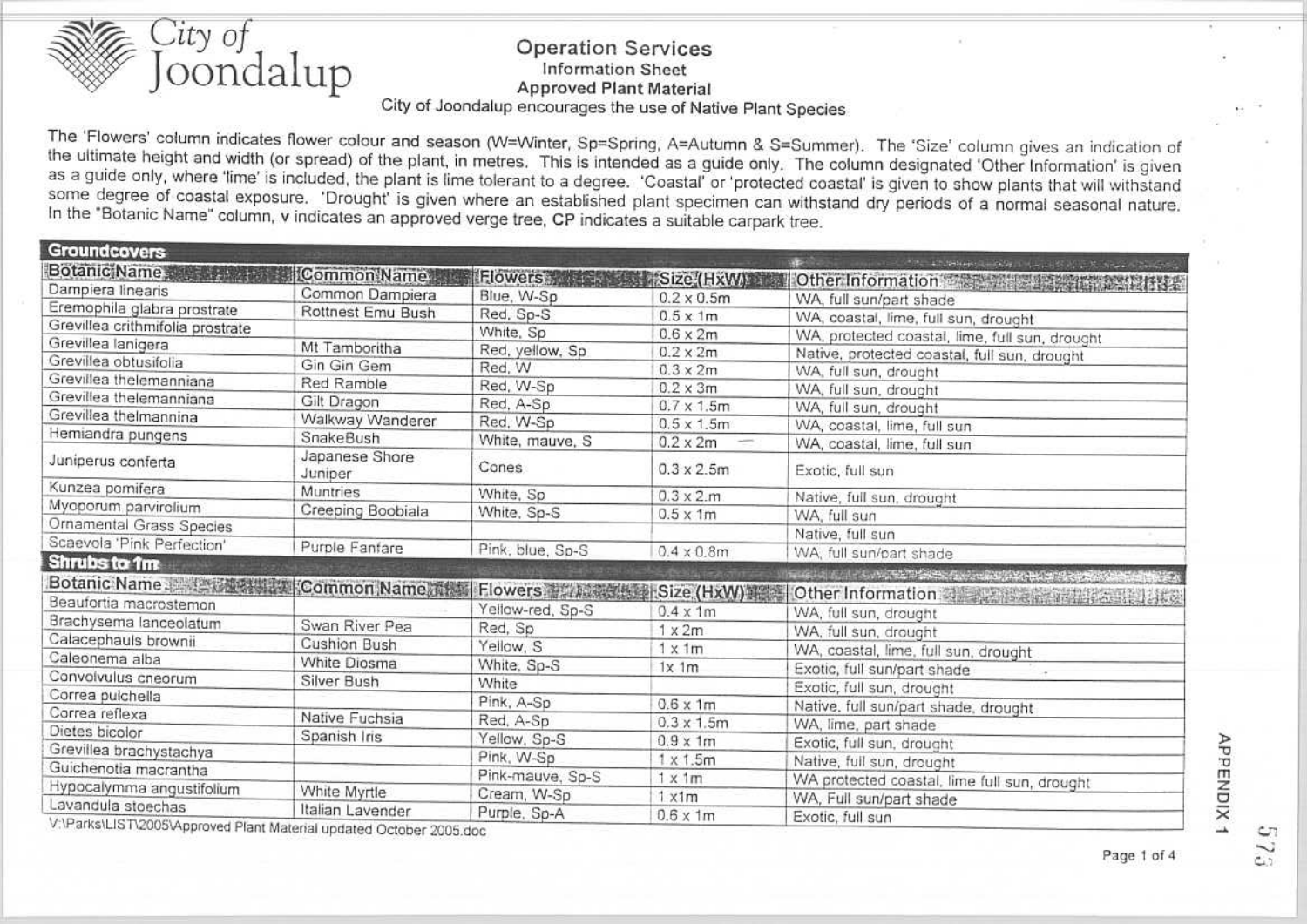

# Operation Services, Information Sheet on Approved Plant Material<br>City of Joondalup encourages the use of Native Plant Species

| Shrubs to 1m                                          | says a call of the uses and the faither of the state of |                                 |                    |                                                                                   |
|-------------------------------------------------------|---------------------------------------------------------|---------------------------------|--------------------|-----------------------------------------------------------------------------------|
| Botanic Name 2008 1999 The Common Name was            |                                                         |                                 |                    | Elowers 石刻系统 ( ISize (HxW) 图集 Other Information T T T T T T T T T T T T T T T T T |
| Lomandra longifolia                                   | Long Leaf Mat Rush                                      | Cream, Sp                       | $0.6 \times 1m$    | Native, full sun/part shade, moist & dry tolerant                                 |
| Pimelea ferrugninea                                   | Pink Rice Flower                                        | Pink, Sp.                       | $1 \times 1m$      |                                                                                   |
| Santolina chamaecyparissus                            | Lavender Cotton                                         | Yellow, S                       | $1 \times 1m$      | WA, protected coastal, lime, full sun, drought<br>Exotic, full sun, drought       |
| Thryptomene saxicola                                  | Rock Thryptomene                                        | Pink, W-Sp                      | $1 \times 1m$      | WA, full sun, drought                                                             |
| Shrubs 1-3m                                           |                                                         | <b>スター 日本語 (音楽)</b>             | <b>SOLEINGLIS</b>  |                                                                                   |
| Botanic Name <b>All Acts of State Common Name All</b> |                                                         | Flowers <b>All The Property</b> | Size (HxW)         | Special of the State and the State of Art Adviser                                 |
| Abelia x grandiflora                                  | Glossy Abelia                                           | White, pink, S-A                | $2 \times 2m$      | Other Information + season discussed in which                                     |
| Acacia iteaphylla                                     | Flinders Range Wattle                                   | Yellow, W-Sp                    | $3-5 \times 3m$    | Exotic, full sun/part shade                                                       |
| Boronia heterophylla                                  | Red Boronia                                             | Pink-red, W-Sp                  | $2 \times 1.5$ m   | Native, full sun/part shade, drought                                              |
| Callistemon                                           | Perth                                                   | Pink, Sp-S                      | $2-3 \times 2m$    | WA, full sun/part shade                                                           |
| Calothamnus quadrifidul                               | Common Net Bush                                         | Red, S                          | $2 \times 2m$      | WA, full sun/part shade<br>WA, full sun/part shade                                |
| Chamelaucium uncinatum                                | Geraldton Wax                                           | White-purple, Sp                | $2 \times 2m$      |                                                                                   |
| Chrysanthemum frutescens                              | Marguerite Daisy                                        | White-pink, W-Sp                | $1.2 \times 1.3$ m | WA protected coastal, full sun, drought                                           |
| Coleonema pulchrum                                    | Pink Diosma                                             | Pink, red, Sp-S                 | $1.5 \times 1.5m$  | WA protected coastal, full sun, drought                                           |
| Carwinia citriodora                                   | Lemon Scented Myrtle                                    | Red, yellow, W-S                | $1.5 \times 1.5m$  |                                                                                   |
| Dietes vegetata                                       | Iridioides                                              | White, Sp-S                     | $1.3 \times 1m$    | WA, protected, coastal, full sun<br>Exotic, full sun, drought                     |
| Eremophila maculata                                   | Spotted Emu Bush                                        | Red-orange, W-Sp                | $2.5 \times 2.5m$  |                                                                                   |
| Grevillea crithmifolia (upright form)                 |                                                         | White, W-Sp                     | $2 \times 1.5$ m   | WA, protected, coastal, full sun, drought                                         |
| Grevillea 'Robyn Gordon'                              | Robyn Gordon                                            | Red, Sp-A                       | $2x \times 2.5m$   | WA, protected coastal, lime, full sun, drought                                    |
| Grevillea 'Winpara Gold'                              | Winpara Gold                                            | Yellow, pink W-Sp               | $2 \times 2m$      | Native, full sun/part shade, drought<br>Native, coastal, lime, full sun, drought  |
| Hebe species (various)                                | Veronica                                                | Mauve, pink, white, W-Sp        | $1.5 \times 1.5m$  |                                                                                   |
| Kunzea baxteria                                       | Scarlet Kunzea                                          | Red, W-Sp                       | $2.5 \times 3m$    | Exotic, full sun/part shade<br>WA, full sun, drought                              |
| Lavandula dentata                                     | French Lavender                                         | Blue/mauve, A-Sp                | $1.5 \times 1m$    | Exotic, full sun                                                                  |
| Leptospermum sericeum                                 | Silver Tea Tree                                         | Pink, Sp                        | $1.5 \times 1.5m$  |                                                                                   |
| Melaleuca incana                                      | Grey Honey Myrtle                                       | Yellow, Sp                      | $2.5 \times 2m$    | WA, coastal, full sun, drought<br>WA, lime, full sun                              |
| Nandina domestica                                     | Sacred Bamboo                                           | White, S                        | $2 \times 1.5$ m   |                                                                                   |
| Olearia axillaris                                     | Salt Bush                                               | White, Sp                       | $2 \times 2m$      | Exotic, full sun/part shade                                                       |
| Rhaphiolepis x delacourii                             | Pink Indian Hawthorn                                    | Pink, Sp                        | $2 \times 2m$      | WA, coastal, lime, full sun, drought                                              |
| Rosmarinus officinalis                                | Rosemary                                                | Blue, Sp                        | $1.5 \times 1.5m$  | Exotic, coastal, full sun/part shade                                              |
| Russellia juncea                                      | Coral Plant                                             | Red, W-A                        | $1.3 \times 1.5m$  | Exotic, full sun, drought                                                         |
| Templetonia retusa                                    | Cockies' Tongues                                        | Red, W-Sp                       | $2 \times 2m$      | Exotic, full sun, drought                                                         |
| Westringia fruticosa                                  | Coastal Rosemary                                        | White, S                        | $2 \times 3m$      | WA, coastal, lime, full sun, drought                                              |
| Westringia fruticosa                                  | Wynyabbie Gem                                           | Mauve, S-Sp                     | $1.5 \times 1.5m$  | Native, coastal, full sun, drought                                                |
| Shrubs 3m+                                            |                                                         |                                 |                    | Native, coastal, full sun, drought                                                |
| Botanic Name: 21 - 11                                 |                                                         | Common Name Flowers             | the <b>Country</b> | The AL SECOND PROPERTY OF A 1990 CONDITIONS                                       |
| Adenanthos sericea                                    |                                                         |                                 | Size (HxW)         | Other Information & English Hotel District Lines                                  |
| Agonis flexuosa nana                                  | Albany Woollybush<br>Dwarf Willow Myrtle                | Red, Sp-S                       | $3 \times 2 - 3m$  | WA, lime, full sun/part shade, drought                                            |
| Banksia ashbyi                                        |                                                         | White, S                        | $3 \times 3m$      | WA, full sun, drought                                                             |
|                                                       | Ashby's Banksia                                         | Orange, Sp                      | $6 \times 2m$      | WA, lime, full sun, drought                                                       |

V:\Parks\LIST\2005\Approved Plant Material updated October 2005.doc

تت i. A.

 $\mathbf{M}$  . Y.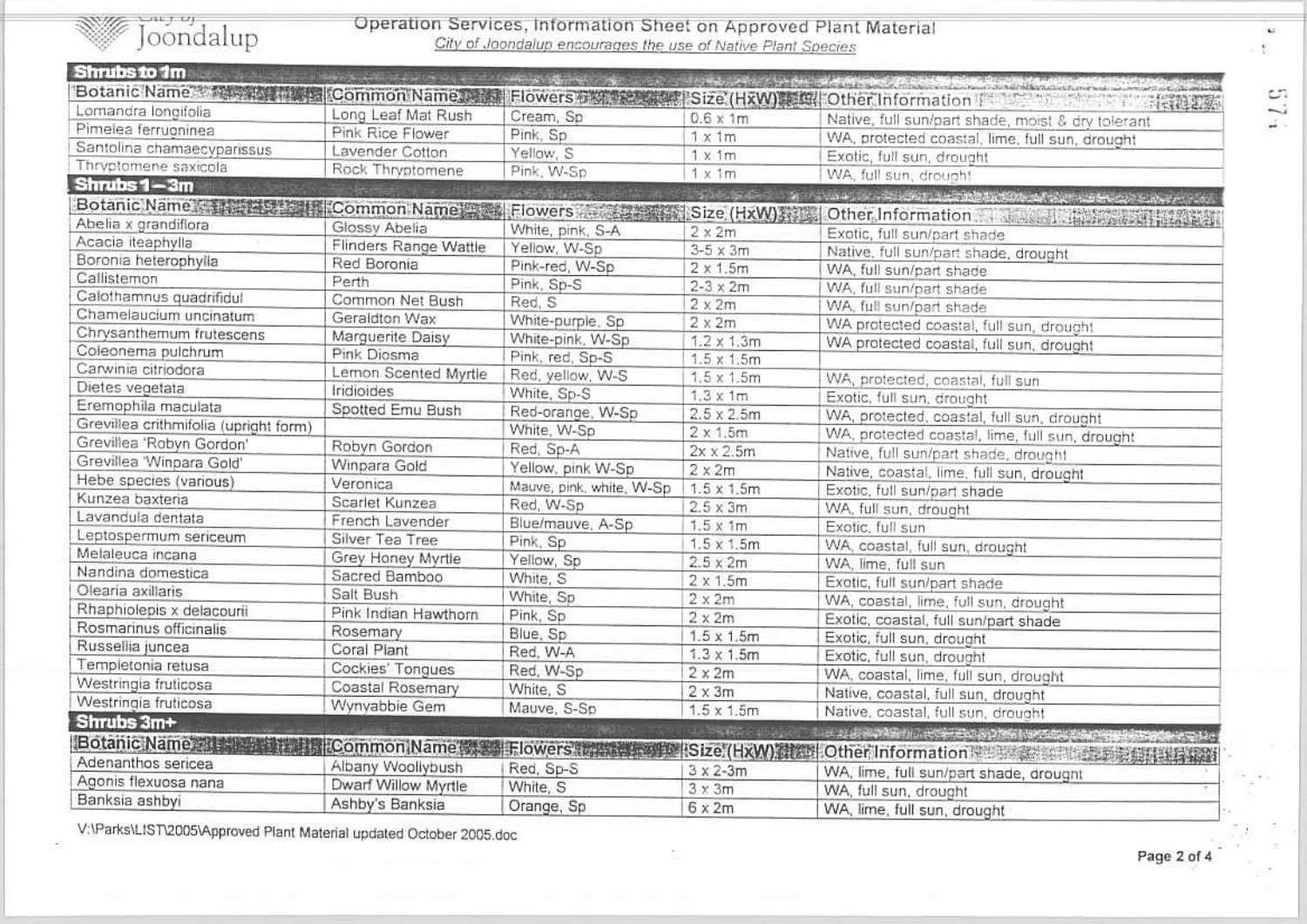

Operation Services, Information Sheet on Approved Hant Material

City of Joondalup encourages the use of Native Plant Species

Shrubs 3m+ Botanic Name: 1994 Mary Common Name | Flowers | Size (HxW) Mary Other Information 南京新興教授大学教授大学教授 Banksia ericifolia Heath Banksia Yellow-gold, A-Sp  $4 \times 2m$ Native, coastal, full sun Callistemon 'Harkness' Harkness Red. Sp-S  $6 \times 4m$ Native, protected coastal, lime, full sun v Callistemon 'Kings Park Special' Kings Park Special Red, Sp  $6 \times 4m$ WA, protected coastal, lime, full sun, drought Callistemon 'Perth Pink' Perth Pink Pink, Sp Native, protected coastal, lime, full sun, drought  $6x4m$ Grevillea olivaceae Olive Grevillea Red-yellow, W-Sp  $3 \times 3m$ Native, coastal, full sun, drought Hakea laurina Pincushion Hakea Cream-red, A-W  $3-6 \times 4m$ WA, protected coastal, full sun, drought Kunzea pulchella Granite Kunzea Red. So  $4 \times 3m$ WA, full sun, drought Leptospermum laevigatum Coast Tea Tree White, Sp-S  $4 \times 2m$ Native, coastal, full sun, drought Melaleuca huegelii Chenille Honey Myrtle Cream S  $3 \times 1.5$ m WA, coastal, lime, full sun, drought Melaleuca hypericifolia Hillock Bush Orange-red, Sp-S  $3 \times 2.5m$ Native, coastal, full sun, drought Melaleuca nesophila Snowy Honey Myrtle Mauve, S-A  $3 \times 1.5$ m WA, lime, full sun, drought Pittosporum tenuifolium Garnettii Black, S  $5x3m$ Exotic, full sun Plumbago auriculata Cape Plumbago Blue, Sp-S  $3 \times 3m$ Exotic, full sun, drought Ricinocarpus tuberculatus Wedding Bush White, Sp-S  $3x2m$ WA, coastal, full sun/part shade, drought Royena lucida Shiny Royena White, A-W  $3 \times 3m$ Exotic, full sun, drought Viburnum tinus Lauristinus White, W  $3x2m$ Exotic, full sun/part shade, drought **Small Trees to 8m** the contract of the condition of the condition of the condition of the condition of the condition of the condition of Botanic Name Common Name Filewers Acer negundo Box Elder Maple  $8 \times 5m$ Exotic, deciduous, full sun Casuarina stricta Drooping Sheoak Cones  $5-8 \times 4m$ Native, coastal, full sun, drought Cercis siliquastrum Judas Tree Pink, Sp Exotic, deciduous, full sun, drought  $3-6 \times 5m$ Eucalyptus caesia Gungurru Pink, Sp  $3-6 \times 3m$ WA, full sun, drought Eucalyptus forrestiana Fuchsia Gum (mallee) Red-yellow, S-A  $5 \times 3m$ WA, protected coastal, full sun, drought v Eucalyptus lansdowneana Crimson Mallee Box Red, mauve, W  $2-6 \times 3m$ Native, coastal, lime, full sun, drought Eucalyptus macrocarpa Mottlecah (mallee) Red, W-Sp  $3 \times 2.5m$ WA, lime full sun, drought v Eucalpytus platypus var Platypus Yellow. W  $6-8 \times 3m$ WA, protected coastal, lime, full sun, drought Melaleuca lanceolata Moonah White, Sp-S  $3-7 \times 3m$ WA, coastal, full sun, drought v Melaleuca linariifolia Snow In Summer White, S  $8x4m$ Native, coastal, full sun, drought Olea europaea Common Olive Cream  $3-6 \times 4m$ Exotic, full sun, drought Pittosporum rhombifolium Queensland Pittosporum White, S  $8 \times 4m$ Native, full sun, drought Sapium sebiferum Chinese Tallow Yellow, Sp  $8 \times 3m$ Exotic, deciduous, full sun Trees 8m+ **CONVERTIDADE MARINE DE LA CONSTITUIT ANNO** Botanic Name War (2008) Common Name **TRowers** Size (FXW) and Other Information with the product of Allocasuarina torulosa Forest Oak Cones, Sp  $8 \times 5m$ Native, coastal, full sun, drought v CP Agonis flexuosa Willow Myrtle White, Sp  $7-10m \times 6m$ WA, coastal, full sun, drought v CP Angophora costata Smooth Barked Apple White. S  $20 \times 10m$ Native, protected coastal, full sun, drought Araucaria heterophylla Norfolk Island Pine Cones, Sp  $20 \times 8m$ Exotic, coastal full sun Banksia attenuata Coast Banksia Yellow, S  $10 \times 3m$ WA, full sun, drought

V:\Parks\LIST\2005\Approved Plant Material updated October 2005.doc

C7